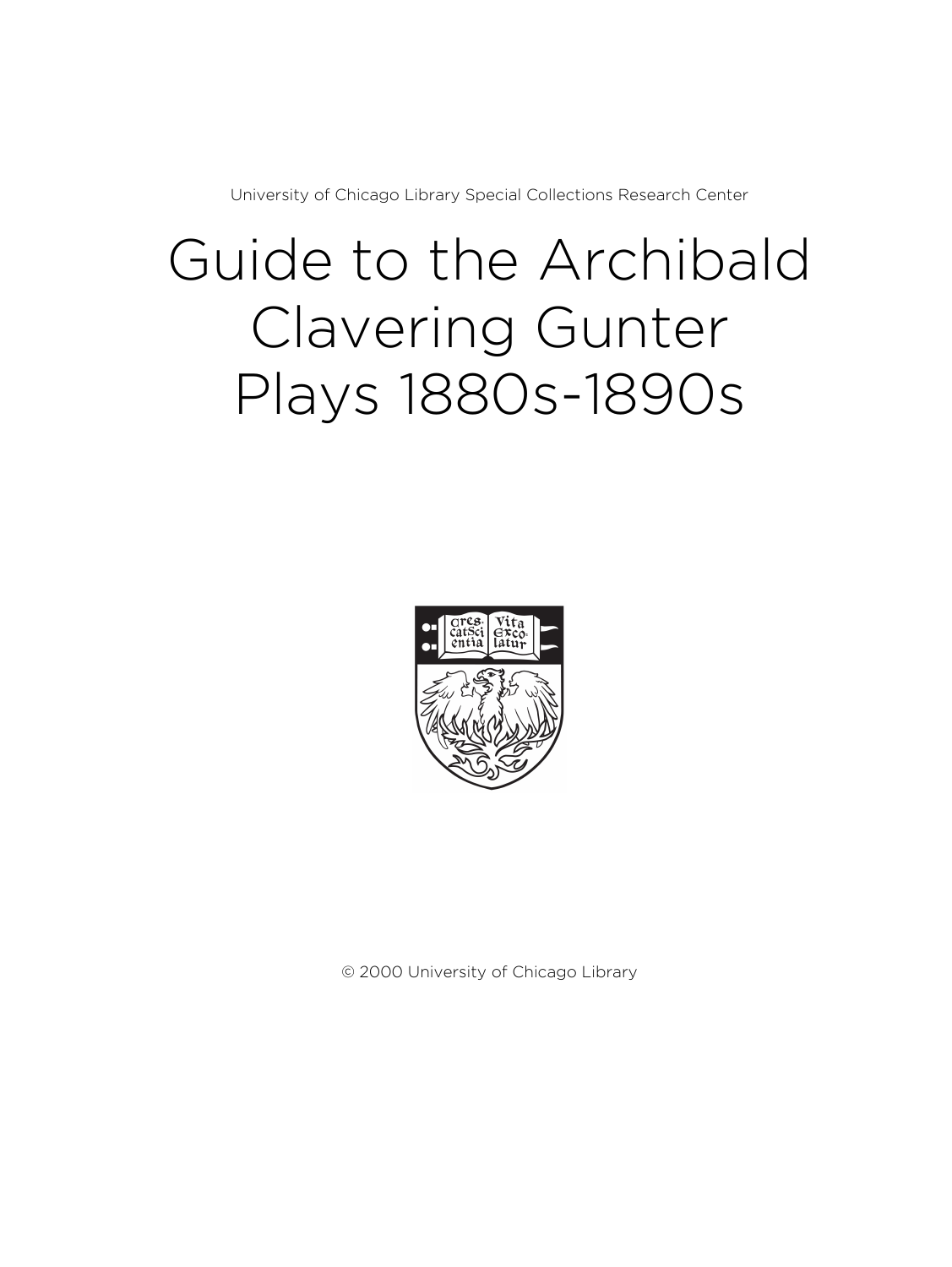# **Table of Contents**

| Descriptive Summary      |  |
|--------------------------|--|
| Information on Use       |  |
| Citation                 |  |
| <b>Biographical Note</b> |  |
| Scope Note               |  |
| <b>Subject Headings</b>  |  |
| <b>INVENTORY</b>         |  |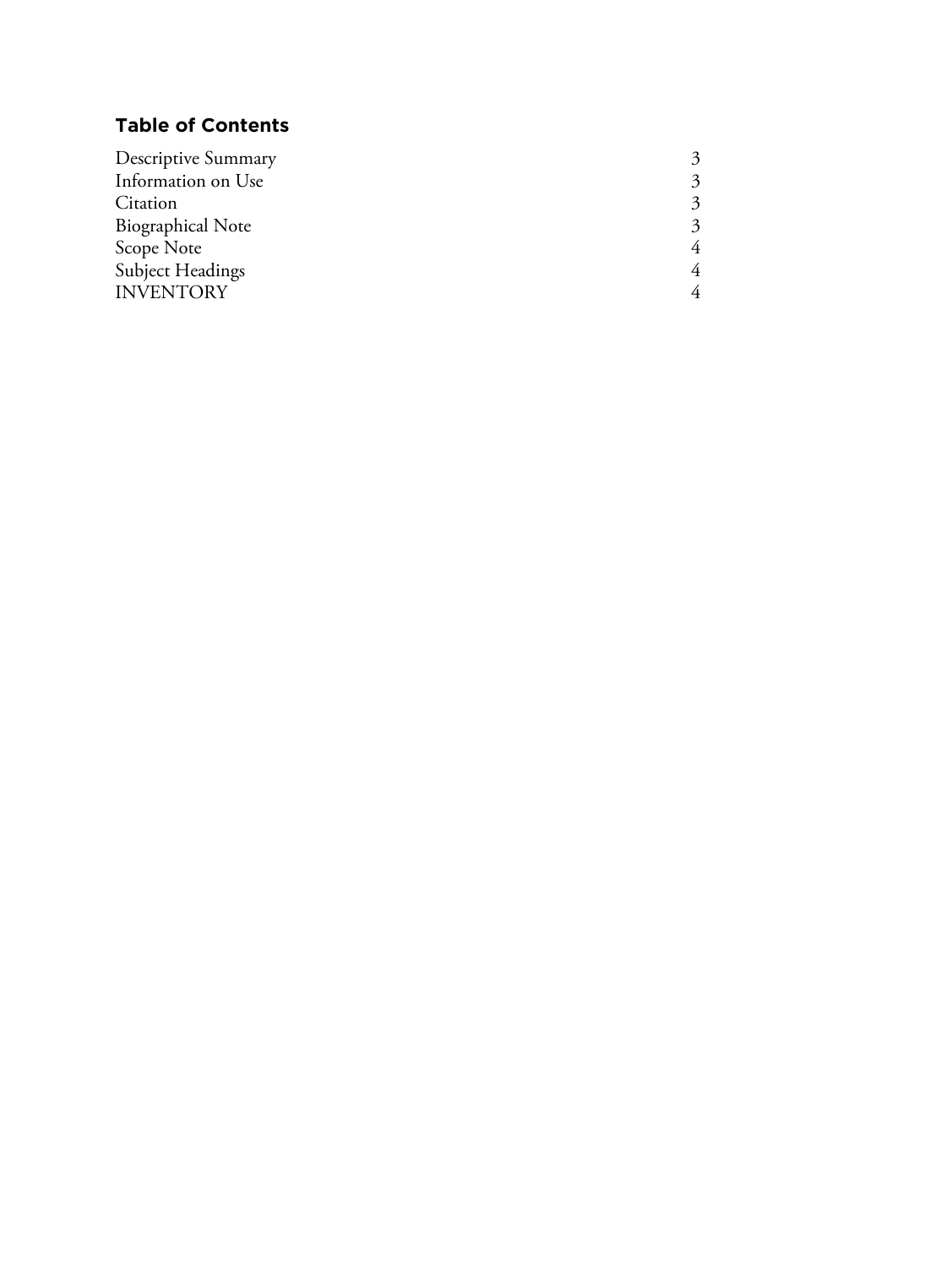## **Descriptive Summary**

| <b>Identifier</b> | ICU.SPCL.GUNTERPLAYS                                                                                                                                                                                                                                                                                                                                                                                                                                                     |
|-------------------|--------------------------------------------------------------------------------------------------------------------------------------------------------------------------------------------------------------------------------------------------------------------------------------------------------------------------------------------------------------------------------------------------------------------------------------------------------------------------|
| Title             | Gunter, Archibald Clavering. Plays                                                                                                                                                                                                                                                                                                                                                                                                                                       |
| Date              | 1880s-1890s(inclusive)                                                                                                                                                                                                                                                                                                                                                                                                                                                   |
| <b>Size</b>       | .75 linear ft. (2 boxes)                                                                                                                                                                                                                                                                                                                                                                                                                                                 |
| <b>Repository</b> | 1100 East 57th Street<br>Chicago, Illinois 60637                                                                                                                                                                                                                                                                                                                                                                                                                         |
| <b>Abstract</b>   | Archibald Clavering Gunter (1847-1907), American novelist, dramatist,<br>stockbroker, mining and civil engineer and publisher, was a prolific and<br>popular literary figure in late nineteenth century America. The Archibald<br>Clavering Gunter Plays comprise .75 linear ft. The collection includes ten<br>plays, some in the author's hand and others typescript copies with Gunter's<br>manuscript revisions, plus occasional staging directions and set designs. |

## **Information on Use**

## **Citation**

When quoting material from this collection the preferred citation is:

Gunter, Archibald Clavering. Plays, [Box #, Folder #], Special Collections Research Center, University of Chicago Library

# **Biographical Note**

Archibald Clavering Gunter (1847-1907), American novelist, dramatist, stockbroker, mining and civil engineer and publisher, was a prolific and popular literary figure in late nineteenth century America. A native of Liverpool, England, Mr. Gunter was brought to New York by his parents when he was six years old. Shortly thereafter the family moved to San Francisco, where his father, Henry Gunter, was the proprietor of "the first conventional theater to be built in San Francisco...the National." After ten years of employment in a variety of technical areas, A.C. Gunter returned to New York in 1879 and remained there until his death.

Gunter's literary popularity spanned the last two decades of the nineteenth century. The bulk of Gunter's work was published, without advertising, by his own Home Publishing Company and in his own Gunter's Magazine. The critical reception of this work was never enthusiastic. Yet A. C. Gunter enjoyed enormous popularity among the novel-readers and theater-goers of his day. Best known among his novels were Mr. Barnes of New York (1887), Mr. Potter of Texas (1888), That Frenchman! (1889), Miss Nobody of Nowhere (1890), Miss Dividends (1892), Baron Montez of Panama and Paris (1893), The King's Stockbroker (1894), and A Princess of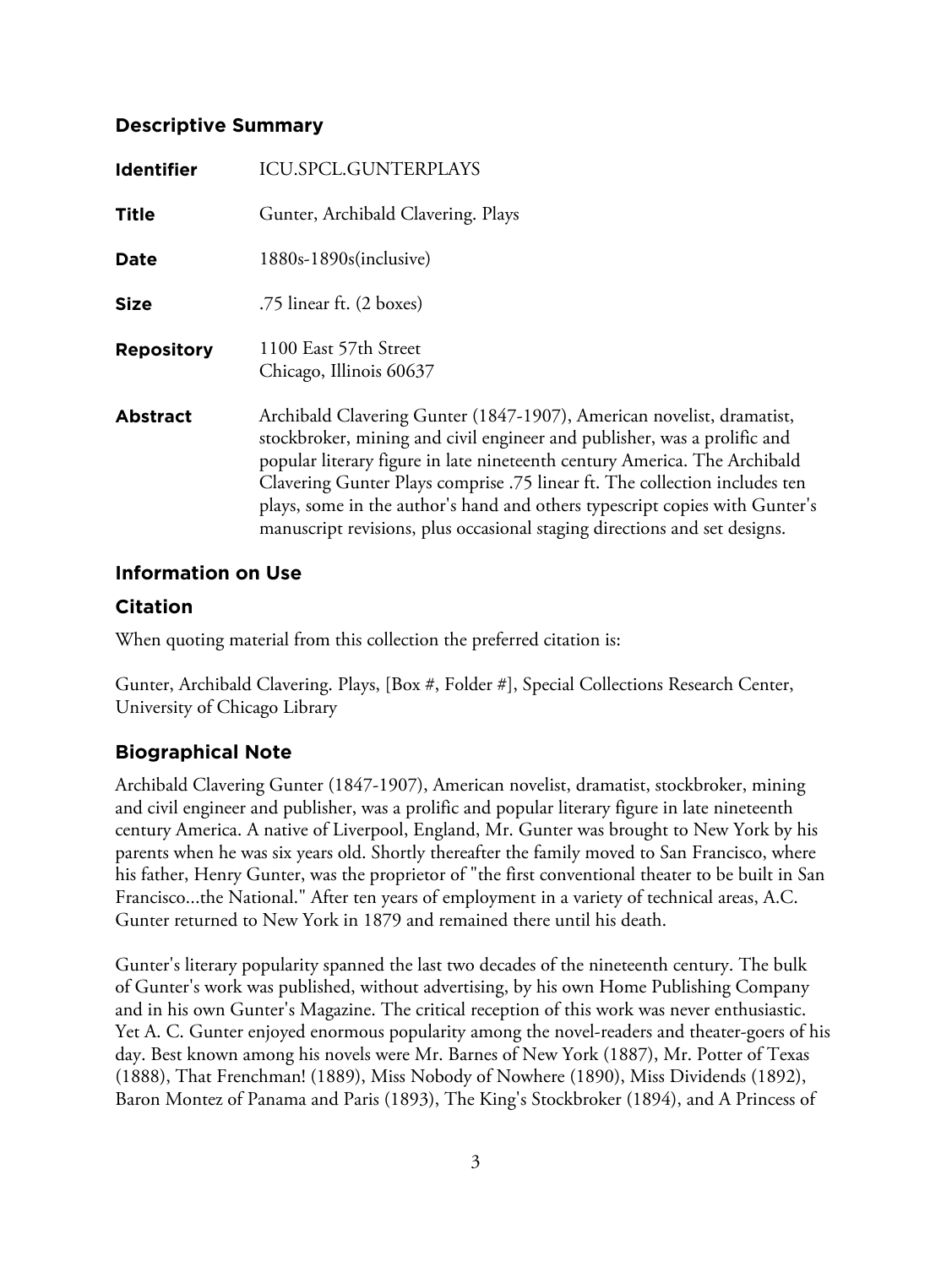Paris (1894). Of his plays, the greatest successes were scored by "Two Nights in Rome" (1880), "Fresh, the American" (1881), "The Deacon's Daughter" (1886) and "Prince Karl" (1886).

## **Scope Note**

The Archibald Clavering Gunter Plays were originally owned by Samuel French, Inc. of New York, a company that published scripts for plays in the nineteenth and twentieth centuries. When Thomas C. F. Lowry submitted his doctoral dissertation on Gunter to the University of Chicago in 1956, these manuscripts were still the property of Samuel French, Inc. The plays were evidently given by French to the University of Chicago, which already owned four original Gunter typescripts as part of its Morton Collection (i.e. "The Deacon's Daughter," "Mr. Barnes of New York," "Prince Karl and Two Nights in Rome"). The French manuscripts, plus a photocopy of the Morton Collection's typescript of "The Deacon's Daughter," were shelved with the Morton Collection until they were organized as a separate collection in 1986.

## **Subject Headings**

- Gunter, Archibald Clavering
- Theater
- Drama

## **INVENTORY**

#### **Box 1**

#### **Folder 1**

"Courage, " six acts, typescript and manuscript with numerous corrections in pencil and ink, including stage directions, with two copies of Act Five, 153 pp.

## **Box 1**

## **Folder 2**

"Cuba, A Lost American, " five acts, manuscript, with drawings for stage direction, 219 pp.

#### **Box 1**

## **Folder 3**

The Deacon's Daughter, photocopy of the original typescript in the Morton Collection, box 115, number 1143.

## **Box 1**

## **Folder 4**

"The Ingrate, " prologue plus three acts, typescript with numerous revisions in pencil and four original pencil drawings for stage direction, 184 pp.

## **Box 1**

## **Folder 5**

Miss Nobody of Nowhere, prologue only, one polished typescript plus one rough draft in typescript and manuscript, 52 pp.

## **Box 1**

## **Folder 6**

"Monsieur de Monta Lambert, " three acts, manuscript and typescript, with numerous notations in pencil and ink, including stage directions, 126pp.

## **Box 1**